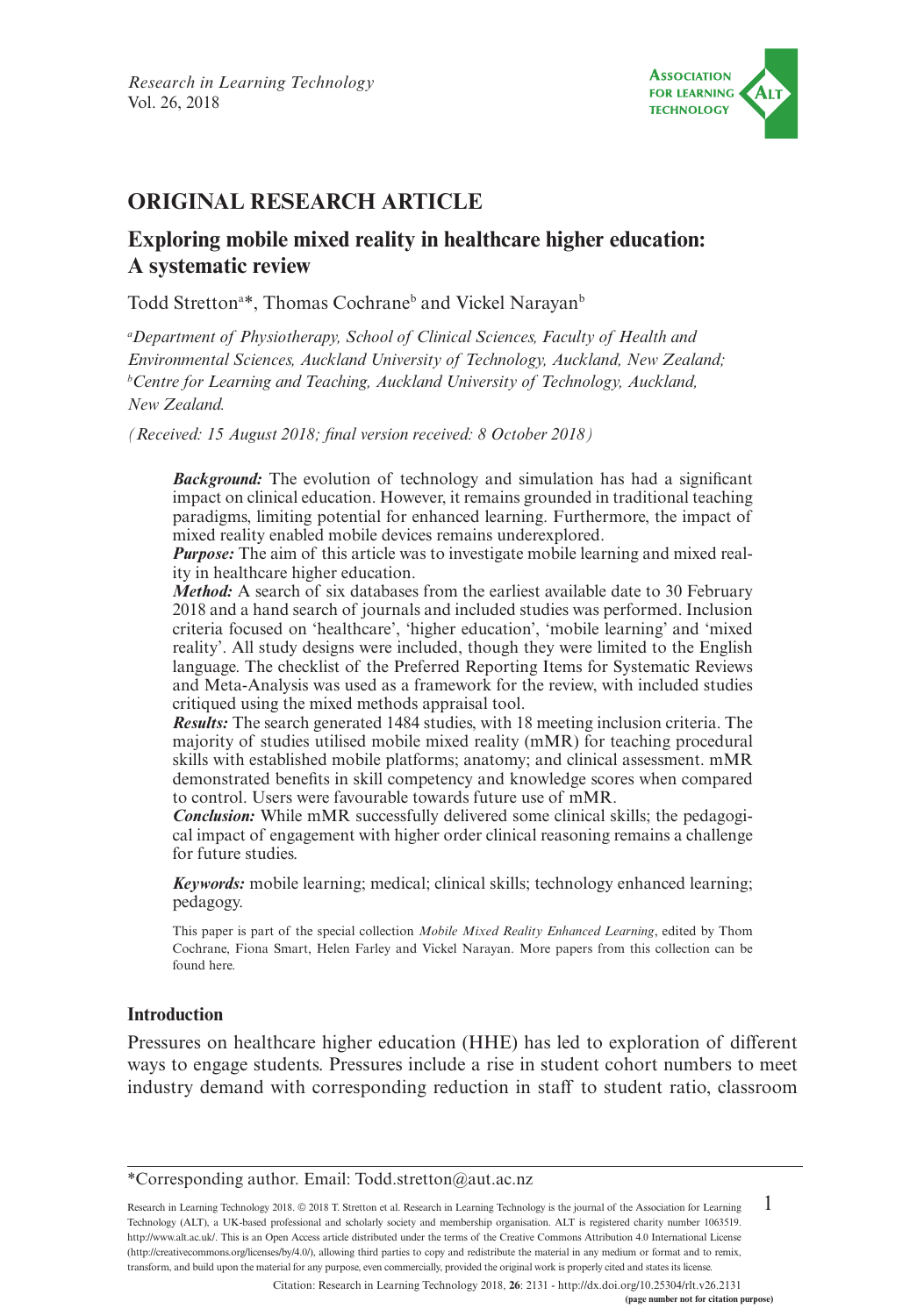space and resources (American Association of College of Nursing 2017). Concurrently, students find it increasingly difficult to balance study, work and life, especially with curricula that are delivered at a certain time, place and mode (Sauve *et al*. 2018).

The evolution of information technologies has been advocated to assist the pressures on HHE (Houghton *et al*. 2014). However, despite the advent of clinical simulation, curriculum remains predominantly embedded in behaviourist and teacher-directed learning rather than a student-directed and constructivist pedagogy to develop clinical reasoning and a more active role in learning (Houghton *et al*. 2014). As access to HHE evolves with the development of low-cost technology and use of high-fidelity clinical simulation, educators are encouraged to consider pedagogy that embraces student-directed and technology-enabled learning (TEL). While no single mode of TEL will meet the needs of all students, a multitude of methods should be considered (Mayer 2014).

#### *Mixed reality, mobile learning and mobile mixed reality*

According to Milgram and Kishino (1994), mixed reality (MR) is the convergence of the real and virtual worlds. Mixed reality exists on a reality–virtuality continuum, with augmented reality (AR) and augmented virtuality (AV) in between (Figure 1). Fidelity in HHE has been defined as 'the degree to which a simulation looks, feels, and acts like a human patient' (Hamstra *et al*. 2014). The perceived need for high fidelity (closer to real environment) has been regularly debated, though it is limited by expense, on-site equipment and training (Zendejas *et al*. 2013). However, the value of low fidelity can be advocated for (Hamstra *et al*. 2014) as long it maintains a relation between functional aspects of the simulation (e.g. tactile, visual and auditory features) and the human functional factors for education (e.g. context and complexity of task, stage of student learning and appropriate pedagogy). Mixed reality offers the opportunity to rethink and design innovation and clinical simulation spaces for learning and teaching in HHE (Magana 2014).

Mobile devices – in particular, smartphones – are increasingly becoming embedded into the socio-cultural activities of modern life (International Telecommunication Union 2015) as sensors and communication technology enable location of affordances nearby and the student's social network (Olsson *et al*. 2013). Mobile learning (mLearning) has become de rigueur in secondary education (OECD 2015) and is progressively being integrated into higher education to enable flexibility and student-directed learning while providing social interactions using personal mobile devices (Bujak *et al*. 2013; Crompton 2013). Mobile mixed reality (mMR) has



Figure 1. Adapted from Milgram's reality–virtuality continuum.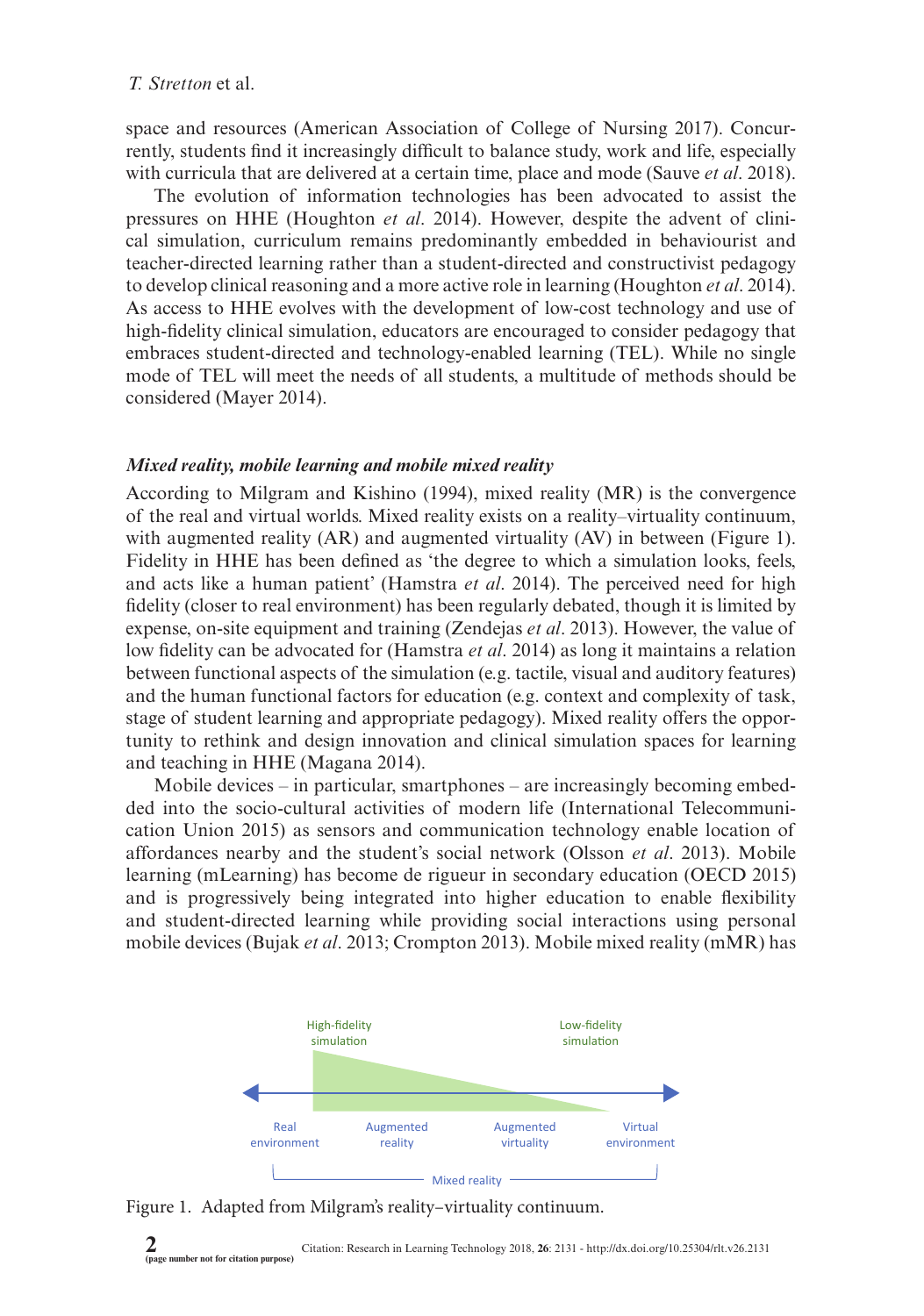been documented to improve competency of physical tasks, support memory-related activities and develop situated cognition within social, cultural and physical contexts in education (Sharples 2002).

The aim of this review is to explore the integration of mMR informed by learning theory and new pedagogical strategies in HHE. Specifically, it investigates the possibilities presented by the rise of mLearning and MR to enable new pedagogical strategies in HHE.

#### **Methods**

This systematic review followed the guidelines of the Preferred Reporting Items for Systematic Reviews and Meta-Analysis (PRISMA) (Moher *et al*. 2009). A comprehensive literature search was performed on the use of mMR in HHE in the following health and education databases: Scopus; PsychINFO (OVID); ERIC (OVID); Medline (OVID); Web of Science and AMED (OVID). Search terms used to identify articles included the following: 'higher education', 'healthcare', 'mobile learning' and 'mixed reality' (Appendix 1). While 'extended reality' was not included in the search terms, subsets along the reality–virtuality continuum as identified by Milgram and Kishino (1994) were included in the search. Publisher sites were searched for relevant educational technology journals (Appendix 2), and reference lists of included studies were hand-searched. Databases were searched from the earliest available date to 30 February 2018, with only English-language articles included.

#### *Study selection*

Studies were imported into EndNote software (Clarivate Analytics) and duplicate articles removed. Two assessors performed a first-level selection based on titles and abstracts by following the inclusion and exclusion criteria independently.

Population–intervention–comparison–outcome (PICO) inclusion criteria were as follows: population – HHE (i.e. undergraduate healthcare education), including, though not limited to, medicine, nursing, physiotherapy, paramedicine, podiatry, midwifery, oral health and occupational therapy; intervention – MR-capable mobile devices (such as mobile phones, tablets or non-tethered head display units; HDUs) for teaching and learning; and outcome – the impact on clinical skill competency, which was defined as measurement of clinical skill ability as determined by a competency checklist. The secondary outcome was reporting of mMR usability. Exclusion criteria were the following: primary or secondary education (Year 1–13) settings, postgraduate or clinical settings; use of laptops, tethered HDUs or simulation suites; did not include AR, AV or virtual environment as a mode of teaching; or were not original empirical study designs.

The full texts of all the included or potentially relevant articles were imported into EndNote. A second-level selection of these articles were performed by the same two assessors independently by reading the full text of the articles and following the same inclusion and exclusion criteria. Inter-rater reliability percentage agreement at second-level selection was 91.30%. Discrepancies were resolved by consensus or when needed by a third reviewer, both at the first and second levels of selection. A PRISMA flowchart describing the number of studies included and excluded at the first and second levels, as well as the reason for their exclusion at the second level of selection, were prepared (Figure 2).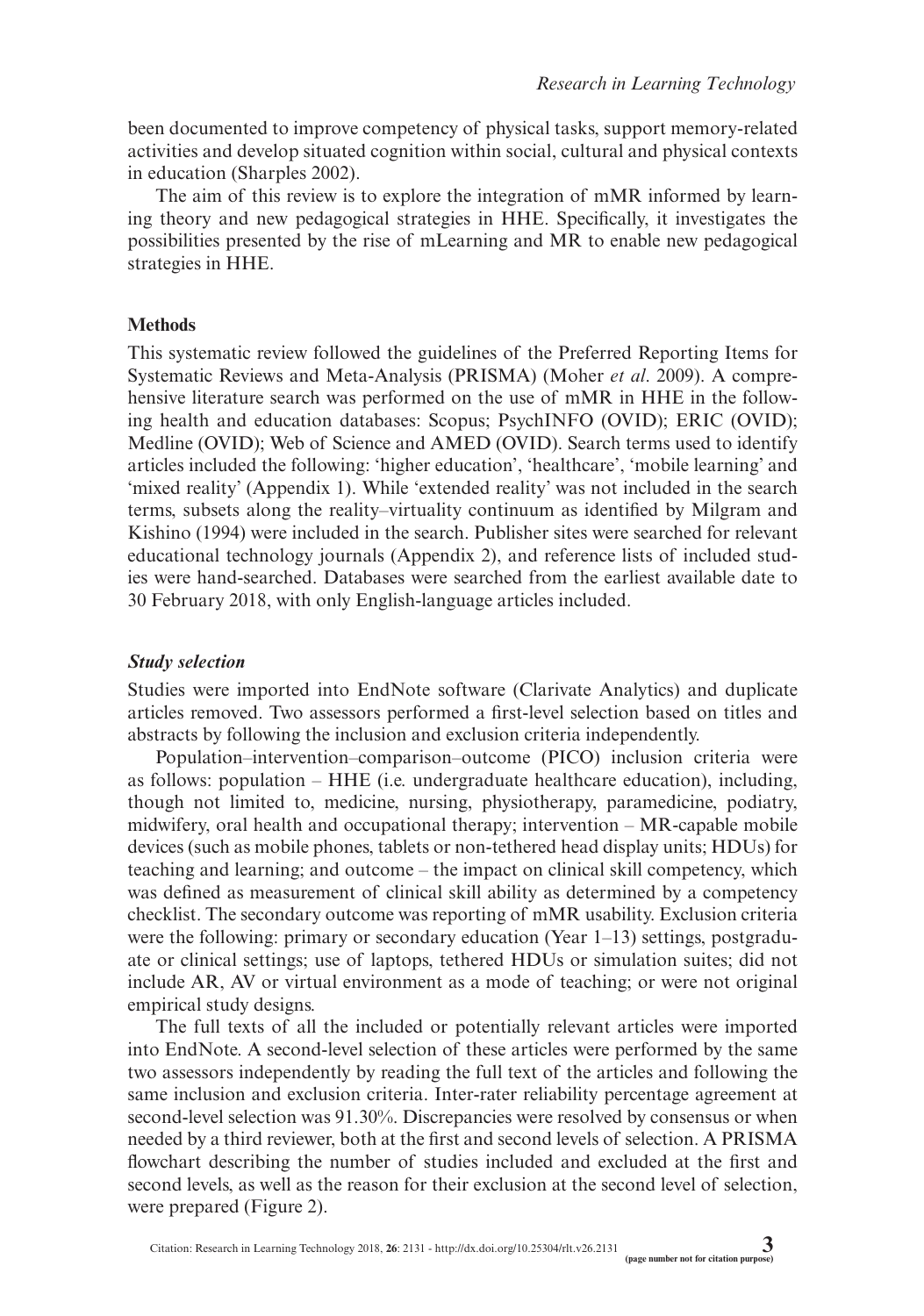



The quality of included studies was determined by the mixed methods appraisal tool (MMAT) (Hong *et al*. 2018). The MMAT is designed for systematic reviews that include qualitative, quantitative and mixed-methods studies and is efficient as it allows the use of one tool for concomitantly appraising the most common types of empirical studies. After responding to two screening questions, each included study was rated in the appropriate category of criteria as either 'yes', 'no' or 'can't tell'. While calculation of an overall score is discouraged, the MMAT provides a more detailed presentation of the ratings of each criterion to better inform the quality of included studies. The MMAT is based on constructionist theory and has already been used by more than 100 systematic mixed study reviews ([http://mixedmethodsappraisaltoolpublic.pbworks.com/\)](http://mixedmethodsappraisaltoolpublic.pbworks.com/). The MMAT inter-rater reliability between the two raters was 99.96% (Appendix 4).

### *Data collection process*

Qualitative data were extracted from the included studies by one reviewer and crosschecked by a second reviewer. As quantitative data was not being collected or analysed, this review did not include items 10–16 on the PRISMA checklist.

### **Results**

The search returned 1480 papers, with four additional papers included after handsearching appropriate journal publication sites and source references (total 1484 articles).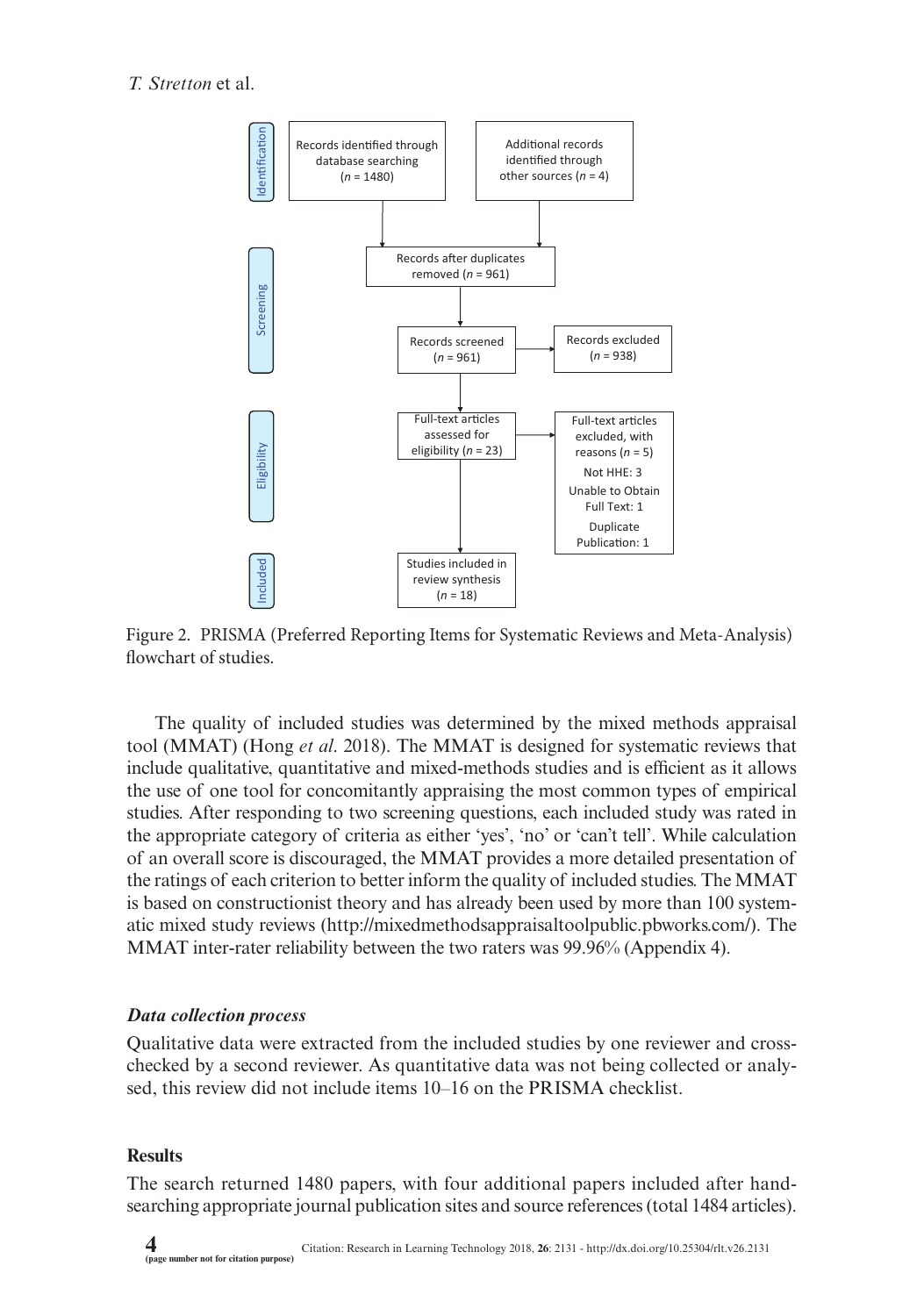After duplicates were removed, 961 papers were available. After titles and abstracts were screened, 938 papers were excluded. Following the review of 23 papers retrieved for full text evaluation, an additional five studies failed to meet the inclusion criteria; therefore, 18 papers were included in the review. For each included study, study design, healthcare discipline (participants), intervention, measure and key findings were extracted (Table 1). See Appendix 3 for a summary of papers excluded after review of the full text.

# *Quality*

A variety of study designs were employed in the included studies – qualitative studies  $(n = 1)$ ; randomised controlled trials (RCTs)  $(n = 5)$ ; non-RCTs  $(n = 1)$ ; quantitative descriptive studies ( $n = 3$ ); mixed methods ( $n = 7$ ); and design-based research (DBR)  $(n = 1)$ . All studies that included qualitative design performed well on the MMAT; however, those that included RCT in their mixed methods were more variable, with only three meeting all criteria in the MMAT (Aebersold *et al*. 2018; Cowling and Birt 2018; De Oliveira *et al*. 2013). The purpose of the four descriptive studies was to establish validity of the TouchSurgery® modules (Khelemsky, Hill, and Buchbinder 2017; Kowalewski *et al.* 2017; Morone *et al*. 2017; Sugand, Mawkin, and Gupte 2015), therefore they included survey and cross-sectional analytic study in their design.

# *Participants*

The included studies comprised 1009 participants – 300 in the experimental groups and 318 in the control groups of the RCTs; 149 novices and 82 experts in the crosssectional studies; and 160 in the cohort study. Not all studies identified the participant age and/or gender. Two studies included undergraduate nursing students (Aebersold *et al*. 2018; Garrett, Jackson, and Wilson 2015); 12 included medical students (Albrecht *et al*. 2013; Amer *et al*. 2017; Bartlett *et al*. 2017; De Oliveira *et al*. 2013; John *et al*. 2015; Kowalewski *et al*. 2017; Küçük, Kapakin, and Göktaş 2016; Moro *et al*. 2017; Morone *et al*. 2017; Noll *et al*. 2014, 2017; Sugand, Mawkin, and Gupte 2015); 3 included paramedicine students (Birt *et al*. 2017a, 2017b; Cowling and Birt 2018) and 1 included dentistry students (Khelemsky, Hill, and Buchbinder 2017).

# *Intervention*

## *Common skills included*

mMR was utilised for procedural clinical skills, assessment skills and anatomy knowledge. Twelve studies focused on clinical skills, with the majority focused on catheter or scope insertion (Aebersold *et al*.2018; Bartlett *et al*. 2017; Birt *et al*. 2017a, 2017b; Cowling and Birt 2018; De Oliveira *et al*. 2013); surgical procedures (Amer *et al*. 2017; John *et al*. 2015; Khelemsky, Hill, and Buchbinder 2017; Kowalewski *et al*. 2017; Morone *et al*. 2017); familiarisation with general clinical skills and equipment (Garrett, Jackson, and Wilson 2015); wound and dermatology management (Albrecht *et al*. 2013; Noll *et al*. 2014, 2017); and aiding clinical anatomy knowledge (Küçük, Kapakin, and Göktaş 2016; Moro *et al*. 2017). One study used mMR for augmenting a respiratory failure case scenario (Garrett, Jackson, and Wilson 2015).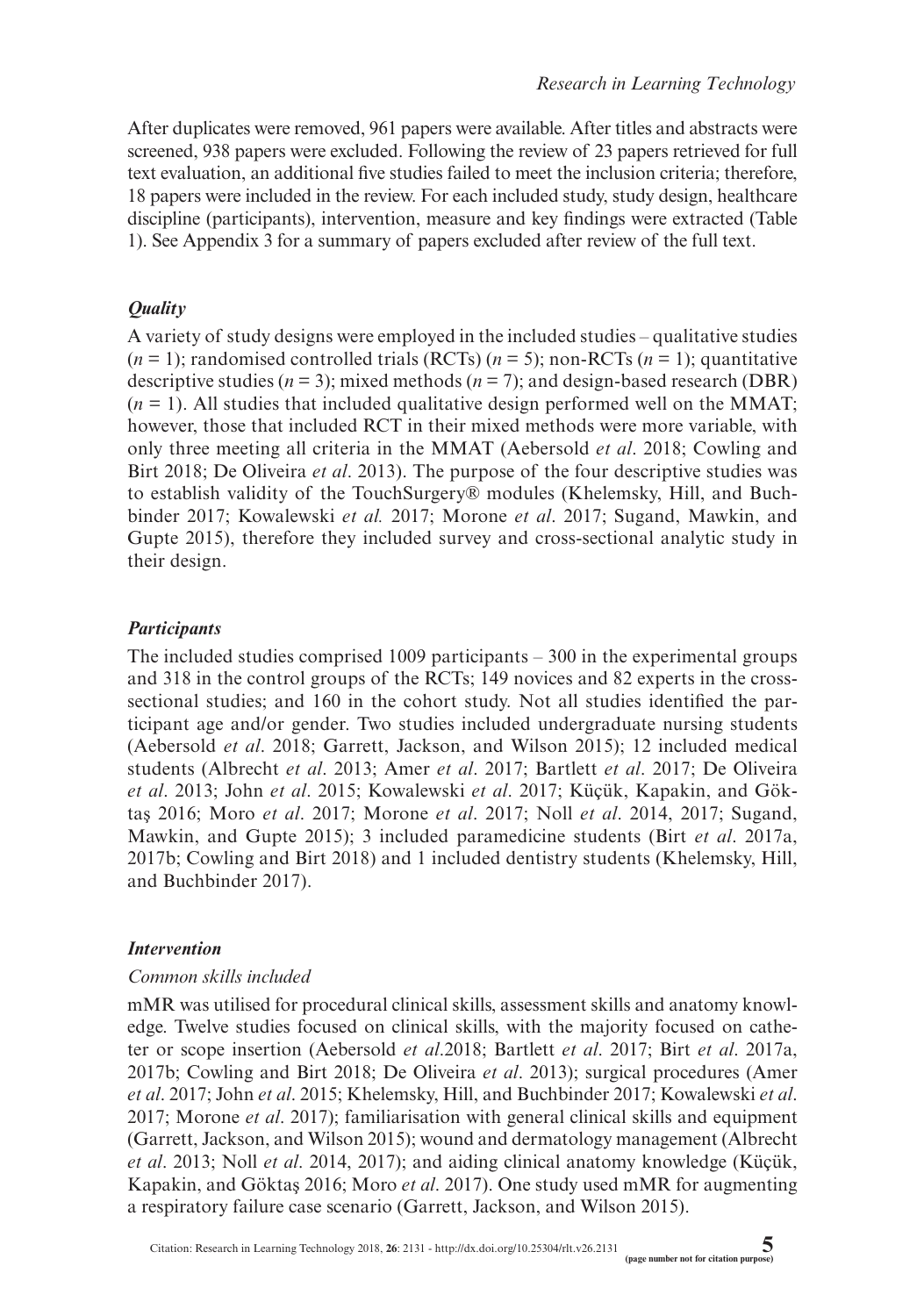| Author                                          | Design                    | Participants                                        |                                 |                  | Intervention       | Measure       | Key findings    |                 |                                    |           |  |  |
|-------------------------------------------------|---------------------------|-----------------------------------------------------|---------------------------------|------------------|--------------------|---------------|-----------------|-----------------|------------------------------------|-----------|--|--|
|                                                 |                           |                                                     | Clinical context                | Time             | Device             | Software      |                 | Compe-<br>tency | Knowledge/ Usability<br>confidence |           |  |  |
| Aebersold<br><i>et al.</i> (2018)               | RCT,<br><b>MM</b>         | Nursing<br>$(E = 35)$<br>$C = 34$                   | Nasogastric<br>tube insertion   | $25 \text{ min}$ | iPad               | AuthorApp     | PPCom<br>PoU    | $+$             |                                    |           |  |  |
| Cowling and<br>Birt (2018)                      | RCT.<br>MM,<br><b>DBR</b> | Paramedicine<br>$(E = 27/28)$ ;<br>$C = 37/45$      | Laryngoscopy                    | Unlimited        | Phone<br>Cardboard | AuthorApp     | PPCom<br>PoU    | $^{+}$          |                                    | $^{+}$    |  |  |
| Amer et al.<br>(2017)                           | <b>RCT</b>                | Medicine<br>$(E = 50;$<br>$C = 50$                  | Carpal tunnel<br>surgery        | $19 \text{ min}$ | Phone              | TouchSurgery® | PoK<br>PoU      | $^{+}$          |                                    | $^{+}$    |  |  |
| Bartlett et al.<br>(2017)                       | RCT.<br><b>MM</b>         | Medicine                                            | Core clinical<br>skills         | $60 \text{ min}$ | Phone              | TouchSurgery  | PoCom<br>PreCon | 土               | $\pm$                              |           |  |  |
| Birt et al.<br>(2017a)                          | RCT,<br>MM,<br><b>DBR</b> | Paramedicine<br>$(E = 27/28)$<br>$C = 37/45$        | Laryngoscopy                    | Unlimited        | Phone<br>Cardboard | AuthorApp     | PPCom<br>PoU    | $+$             |                                    | $\ddot{}$ |  |  |
| Birt et al.<br>(2017b)                          | <b>NRT</b>                | $(E = 27)$<br>$C = 37$                              | Paramedicine Laryngoscopy       | Unlimited        | Phone<br>Cardboard | AuthorApp     | PPCom           | 土               |                                    |           |  |  |
| Khelemsky,<br>Hill, and<br>Buchbinder<br>(2017) | <b>DS</b>                 | Dentistry<br>$(novice = 39)$<br>$expert = 10$       | Orbital floor<br>reconstruction | <b>NA</b>        | Phone<br>iPad      | TouchSurgery  | PoCom<br>PoU    | $^{+}$          |                                    | $^{+}$    |  |  |
| Kowalewski.<br>et al $(2017)$                   | $(1)$ DS<br>$(2)$ RCT     | Medicine<br>$(novice = 51)$<br>$\text{expert} = 54$ | Cholecystectomy NA              |                  | iPad               | TouchSurgery  | PoCom<br>PoU    | $^{+}$          |                                    | $^{+}$    |  |  |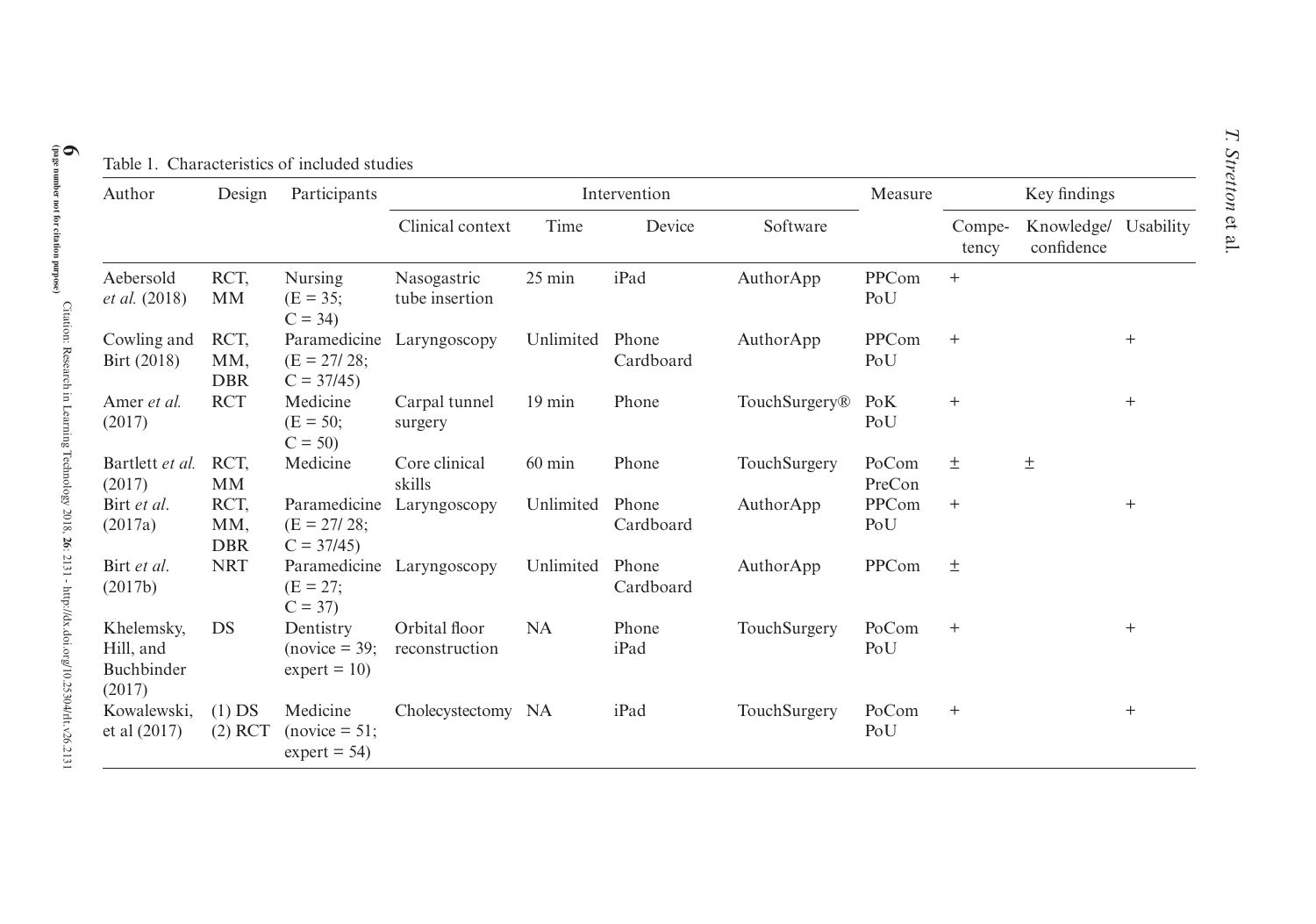#### Table 1. (*Continued*)

| Author                                       | Design            | Participants                                         |                                   |                  | Intervention                           |                      | Measure                |                 | Key findings                       |        |
|----------------------------------------------|-------------------|------------------------------------------------------|-----------------------------------|------------------|----------------------------------------|----------------------|------------------------|-----------------|------------------------------------|--------|
|                                              |                   |                                                      | Clinical context                  | Time             | Device                                 | Software             |                        | Compe-<br>tency | Knowledge/ Usability<br>confidence |        |
| Moro et al.<br>(2017)                        | RCT.<br><b>MM</b> | Medicine<br>$(VRE = 20;$<br>$ARE = 17$ :<br>$C = 22$ | Anatomy                           | $10 \text{ min}$ | VRE: Oculus:<br>ARE: Samsung<br>Tablet | AuthorApp            | PoK<br>PoU             |                 | 土                                  | $\pm$  |
| Morone et al.<br>(2017)                      | <b>DS</b>         | Medicine<br>$(novice = 20;$<br>$expert = 8$          | External<br>ventricular drain     | <b>NA</b>        | Phone                                  | TouchSurgery         | PoCom<br>PoU           | $^{+}$          |                                    | $^{+}$ |
| Noll et al.<br>(2017)                        | <b>RCT</b>        | Medicine<br>$(E = 21)$<br>$C = 21$                   | Wound<br>management               | 45 min           | iPad<br>iPhone                         | mARble®              | PrePOMS $\pm$<br>PPCom |                 |                                    | $\pm$  |
| Küçük,<br>Kapakin,<br>and Göktaş<br>(2016)   | RCT,<br><b>MM</b> | Medicine<br>$(E = 34)$<br>$C = 36$                   | anatomy                           | Unlimited        | Phone                                  | Aurasma®             | PoK<br>PoCL<br>PoInt   |                 | $^{+}$                             |        |
| Garrett,<br>Jackson.<br>and Wilson<br>(2015) | <b>QS</b>         | Nursing<br>$(n = 120)$<br>$+40$                      | Clinical skills/<br>case scenario | <b>NA</b>        | Phone<br>Tablet                        | Layar®               | PoU<br>PoFocus         |                 |                                    | $\pm$  |
| John et al.<br>(2015)                        | <b>RCT</b>        | Medicine<br>$(E = 11)$<br>$C = 10$                   | Ventriculostomy 25 min            |                  | iPad                                   | AuthorApp<br>(VCath) | PPCom<br>PoU           | $^{+}$          |                                    |        |
| Sugand,<br>Mawkin, and<br>Gupte (2015)       | DS                | Medicine<br>$(novice = 29)$<br>$\text{expert} = 10$  | Intramedullary<br>femoral nailing | <b>NA</b>        | Samsung<br>Tablet                      | TouchSurgery         | PoCom<br>PoU           | $^{+}$          |                                    | $^{+}$ |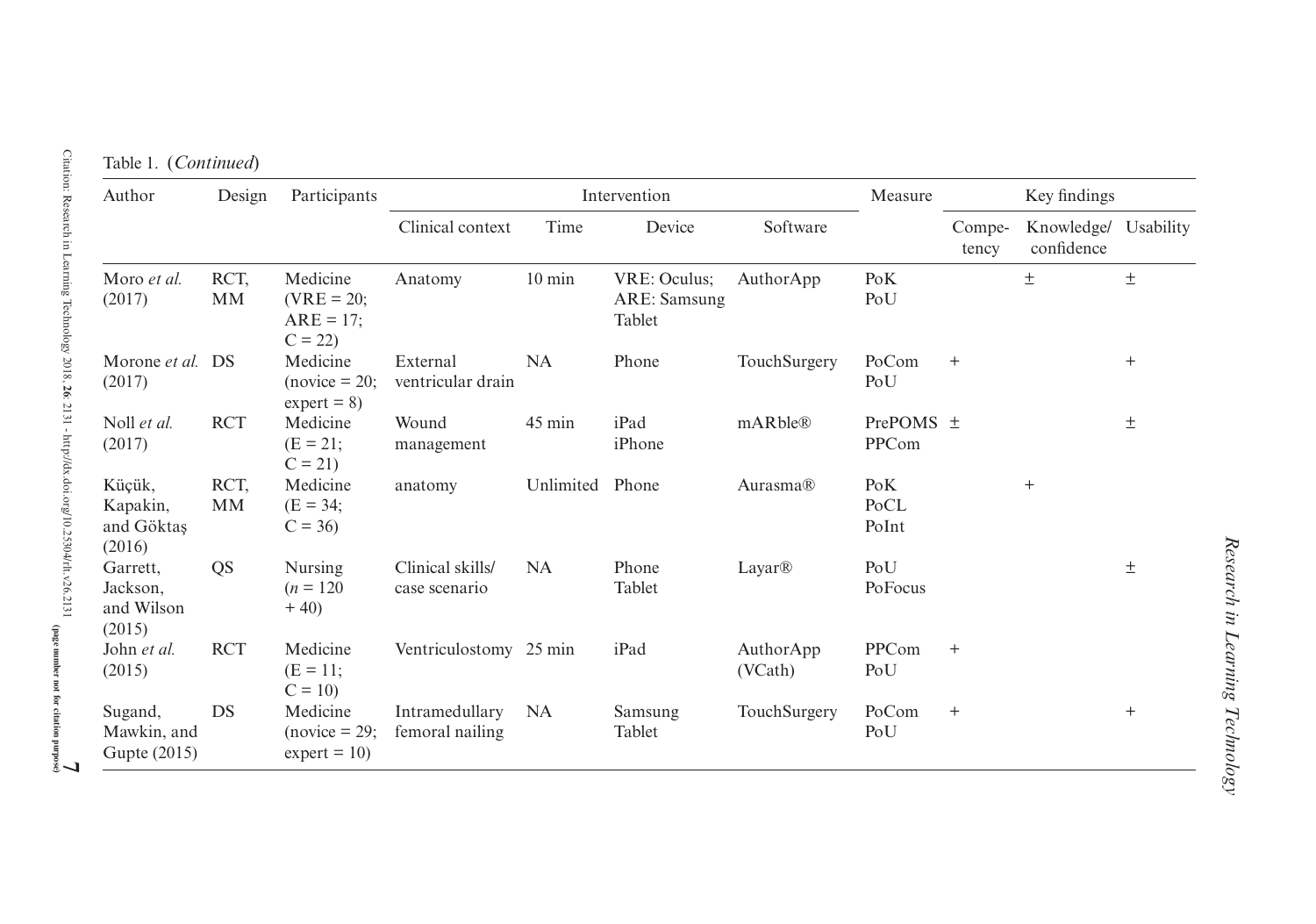| Author                           | Design            | Participants                         |                     |                  | Intervention   | Measure                |                                      | Key findings    |                          |           |
|----------------------------------|-------------------|--------------------------------------|---------------------|------------------|----------------|------------------------|--------------------------------------|-----------------|--------------------------|-----------|
|                                  |                   |                                      | Clinical context    | Time             | Device         | Software               |                                      | Compe-<br>tency | Knowledge/<br>confidence | Usability |
| Noll et al.<br>(2014)            | <b>RCT</b>        | Medicine<br>$(E = 11;$<br>$C = 10$   | Wound<br>management | 45 min           | Phone          | mARble                 | <b>PPK</b>                           |                 | $\pm$                    |           |
| Albrecht<br><i>et al.</i> (2013) | RCT,<br><b>MM</b> | Medicine<br>$(E = 6;$<br>$C = 4$     | Wound<br>management | $30 \text{ min}$ | Phone          | mARble                 | PoCom<br><b>PPPOMS</b><br><b>PPK</b> |                 |                          | $^{+}$    |
| De Oliveira<br>et al. (2013)     | <b>RCT</b>        | Medicine<br>$(E = 10)$ :<br>$C = 10$ | Endoscopy           | 30 min           | iPhone<br>iPad | AuthorApp<br>(iLarynx) | PoCom                                | $^{+}$          |                          |           |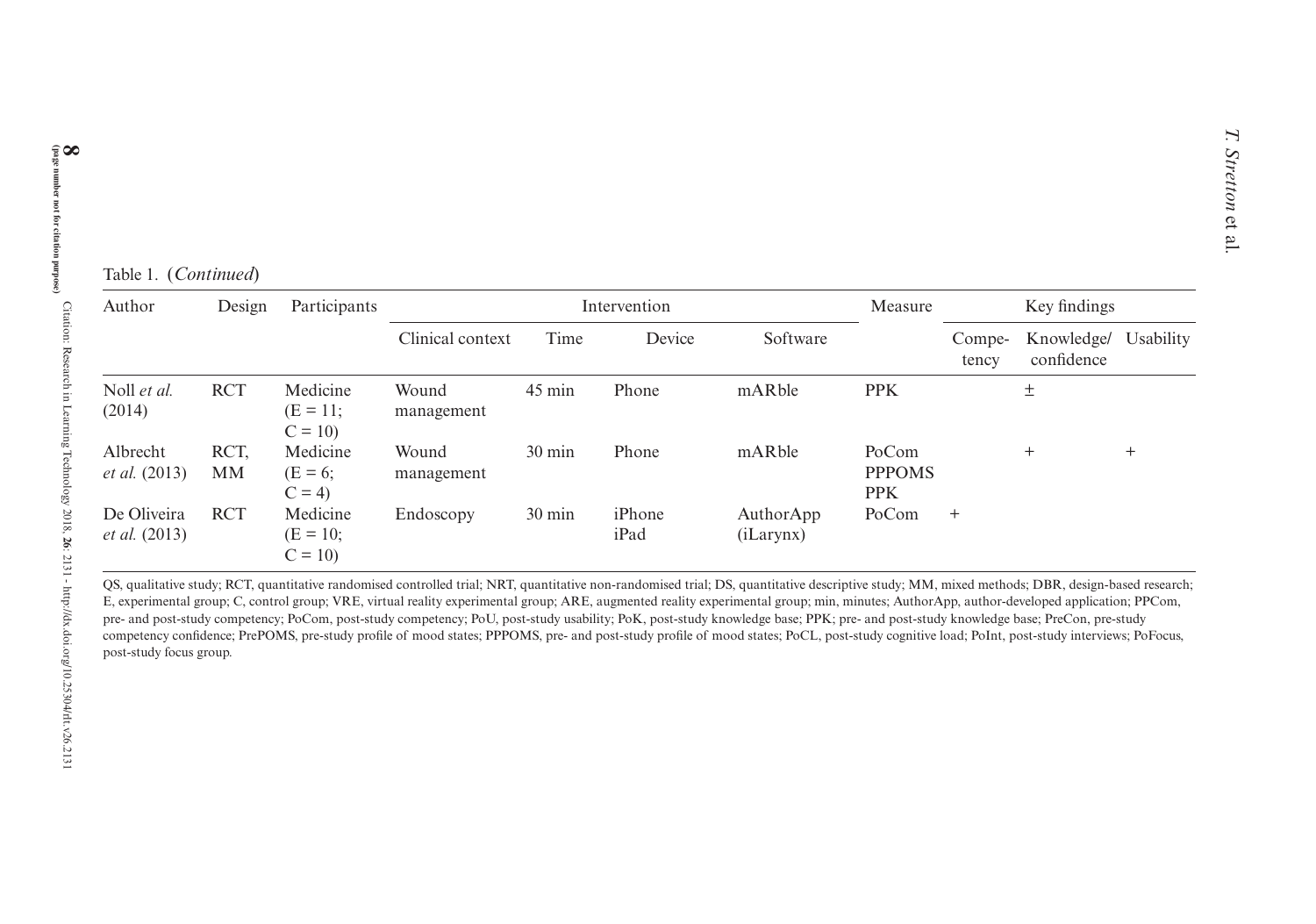#### *Mobile device included*

Some mobile devices required Internet connectivity to download the mMR application while others were preinstalled prior to the study commencing. The majority of studies included iPhone and/or Android mobile phones (Albrecht *et al*. 2013; Amer *et al*. 2017; Bartlett *et al*. 2017; Birt *et al*. 2017a, 2017b; Cowling and Birt 2018; De Oliveira *et al*. 2013; Garrett, Jackson, and Wilson 2015; John *et al*. 2015; Khelemsky, Hill, and Buchbinder 2017; Küçük, Kapakin, and Göktaş 2016; Morone *et al*. 2017; Noll *et al*. 2014, 2017), with some also including tablets alongside the phones or as the sole means of mMR. The iPad was mentioned in the majority of tablet-led studies (Aebersold *et al*. 2018; De Oliveira *et al*. 2013; Garrett, Jackson, and Wilson 2015; John *et al*. 2015; Khelemsky, Hill, and Buchbinder 2017; Kowalewski *et al*. 2017; Küçük, Kapakin, and Göktaş 2016; Noll *et al*. 2014, 2017), while others used the iPad alongside other tablets or did not specify the brand or type (Garrett, Jackson, and Wilson 2015; Khelemsky, Hill, and Buchbinder 2017; Küçük, Kapakin, and Göktaş 2016; Moro *et al*. 2017). Google Cardboard or ColorCross were also used with mobile phones in three studies (Birt *et al*. 2017a, 2017b; Cowling and Birt 2018).

#### *Software*

Three studies (Albrecht *et al*. 2013; Noll *et al*. 2014, 2017) evaluated a dermatology module on the mARble® platform  $-$  a mobile AR-based simulation application used to access interactive text, graphic, audio and video using off-the-shelf AR markers [\(http://marble-app.weebly.com/\)](http://marble-app.weebly.com/). Küçük, Kapakin and Göktaş (2016) used the Aurasma platform to embed AR markers to create a MagicBook® that students accessed on their mobile devices to view the interactive, augmented or superimposed object. One study (Garrett, Jackson, and Wilson 2015) included Layar ([www.layar.](www.layar.com) [com](www.layar.com)) to provide interactive markers for the available educational resources.

Six studies (Amer *et al*. 2017; Bartlett *et al*. 2017; Khelemsky, Hill, and Buchbinder 2017; Kowalewski *et al*. 2017; Morone *et al*. 2017; Sugand, Mawkin, and Gupte 2015) evaluated various modules on the TouchSurgery platform – an interactive AR application that is freely available for download on mobile phones and tablets. The app aims to familiarise the student with surgical procedural steps with a 'tutorial', then a 'test' module to assess understanding of the techniques. TouchSurgery calculates total scores as a percentage of correct decisions, appropriate swipe interactions and the time taken to complete each step.

The remaining studies involved external developers to provide an appropriate mMR platform (Aebersold *et al*. 2018; Birt *et al*. 2017a, 2017b; Cowling and Birt 2018; De Oliveira *et al*. 2013; John *et al*. 2015), some of which used 3D printed equipment in the augmented environment (Birt *et al*. 2017a, 2017b; Cowling and Birt 2018).

#### *Outcome measures*

The majority of studies measured competency of skill or knowledge using authordeveloped Likert scale questionnaires or procedural-based checklists (Aebersold *et al*. 2018; Albrecht *et al*. 2013; Amer *et al*. 2017; Bartlett *et al*. 2017; Birt *et al*. 2017a, 2017b; Cowling and Birt 2018; De Oliveira *et al*. 2013; John *et al*. 2015; Khelemsky, Hill, and Buchbinder 2017; Kowalewski *et al*. 2017; Küçük, Kapakin, and Göktaş 2016; Moro *et al*. 2017; Morone *et al*. 2017; Noll *et al*. 2014, 2017; Sugand, Mawkin,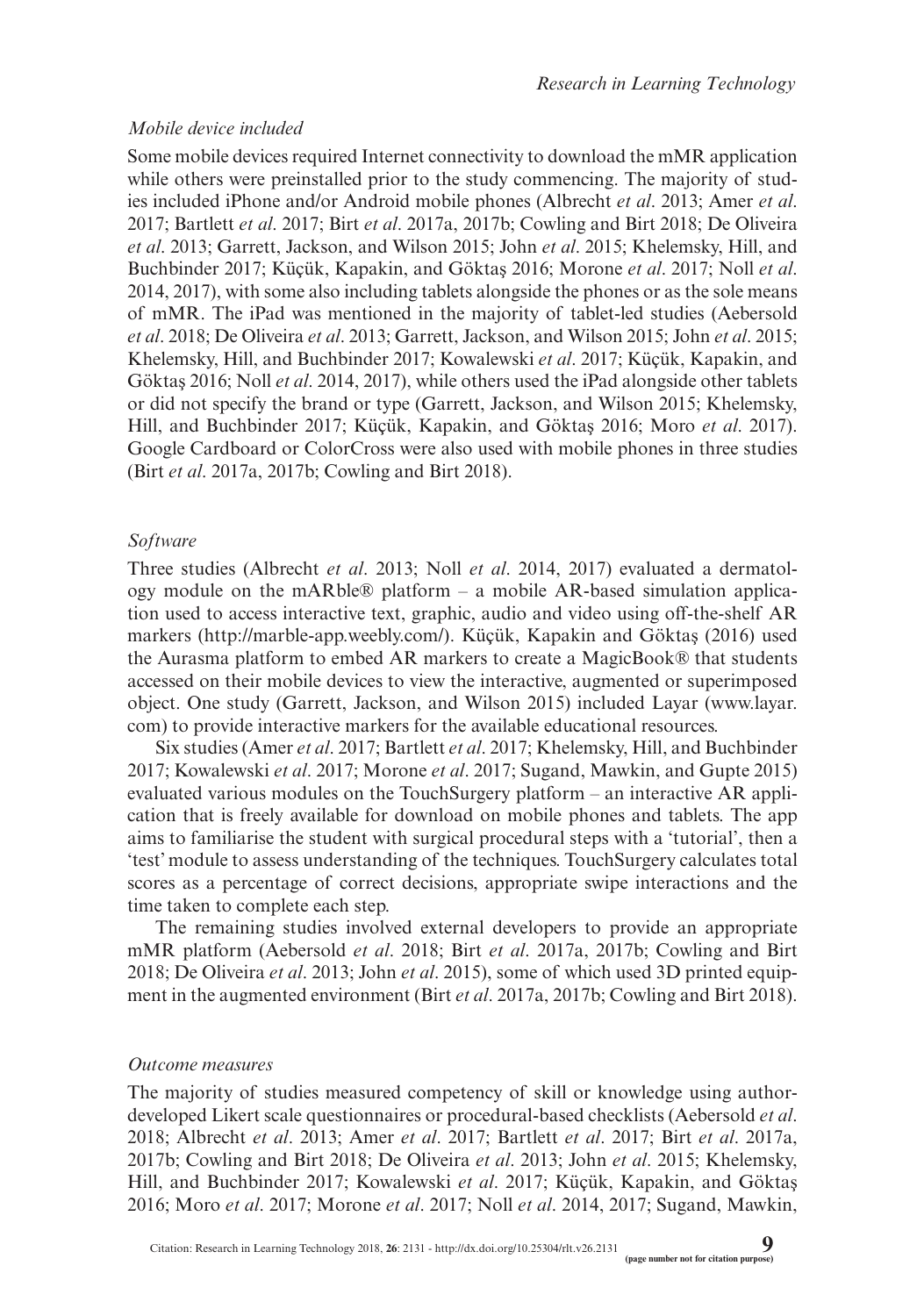and Gupte 2015) or surveys developed to measure the learning experience or usability of the mMR (Aebersold *et al*. 2018; Albrecht *et al*. 2013; Birt *et al*. 2017a, 2017b; Cowling and Birt 2018; Garrett, Jackson, and Wilson 2015; John *et al*. 2015; Khelemsky, Hill, and Buchbinder 2017; Kowalewski *et al*. 2017; Moro *et al*. 2017; Morone *et al*. 2017; Noll *et al*. 2017). The participants' emotional state was measured using the Profile of Mood States in two studies (Albrecht *et al*. 2013; Noll *et al*. 2017) and 'cognitive load' was considered in another (Küçük, Kapakin, and Göktaş 2016). Only one study (Garrett, Jackson, and Wilson 2015) included a focus group.

# *Benefits of mMR*

Reported benefits from the use of mMR in healthcare education included improvement in procedural skills, such as scope and tube placement, and anatomy knowledge (Aebersold *et al.* 2018; Albrecht *et al.* 2013; Amer *et al.* 2017; Birt *et al*. 2017a; Cowling and Birt 2018; De Oliveira *et al.* 2013; John *et al.* 2015; Küçük, Kapakin, and Göktaş 2016). There was a general acceptance of mMR as a learning tool and recommendation for further use in courses (Amer *et al.* 2017; Birt *et al*. 2017a; Cowling and Birt 2018). Usability surveys highlighted that mMR demonstrated a statistically significant decrease in fatigue, numbness and boredom compared to control groups (Albrecht *et al.* 2013; Moro *et al.* 2017) and lowered the cognitive load of learning for students (Küçük, Kapakin, and Göktaş 2016). Students also favoured access to video content of skill demonstration when AR markers linked to external sources (Garrett, Jackson, and Wilson 2015).

# *Constraint of mMR*

Some studies found no statistically significant difference in skill competency between experimental and control groups (Bartlett *et al.* 2017; Birt *et al*. 2017b; Noll *et al.* 2014; Noll *et al.* 2017), nor when comparing AV (Oculus), AR (3D objects on tablet) and tablet-based tuition without AR (Moro *et al.* 2017). Noll *et al.* (2017) reported some 'irritability' in the use of the mARble platform, and Garrett, Jackson, and Wilson (2015) commented that technical issues, slow response time, phone incompatibility, Internet connection issues and instability of the platform negatively influenced students' perception of mMR. Students did not value AR marker links to text or PDFs and found the use of scanning markers disrupted the flow of learning.

# **Discussion**

# *Quality*

While this review included a range of study designs, the majority were either one-off case studies; did not specify mMR exposure time; or exposure time was not reflective of that in a tutorial or self-directed learning – seeming to negate the premise that access to mMR should enable flexibility in student-directed learning (Bujak *et al.* 2013). However, some studies did encourage flexibility in student learning by offering the exposure to mMR throughout the course (Birt *et al*. 2017a, 2017b; Cowling and Birt 2018; Küçük, Kapakin, and Göktaş 2016) or time similar to that in a 60 min tutorial (Bartlett *et al.* 2017). In an effort to embrace pedagogy before technology, Cowling and Birt (2018) employed the DBR methodology to analyse the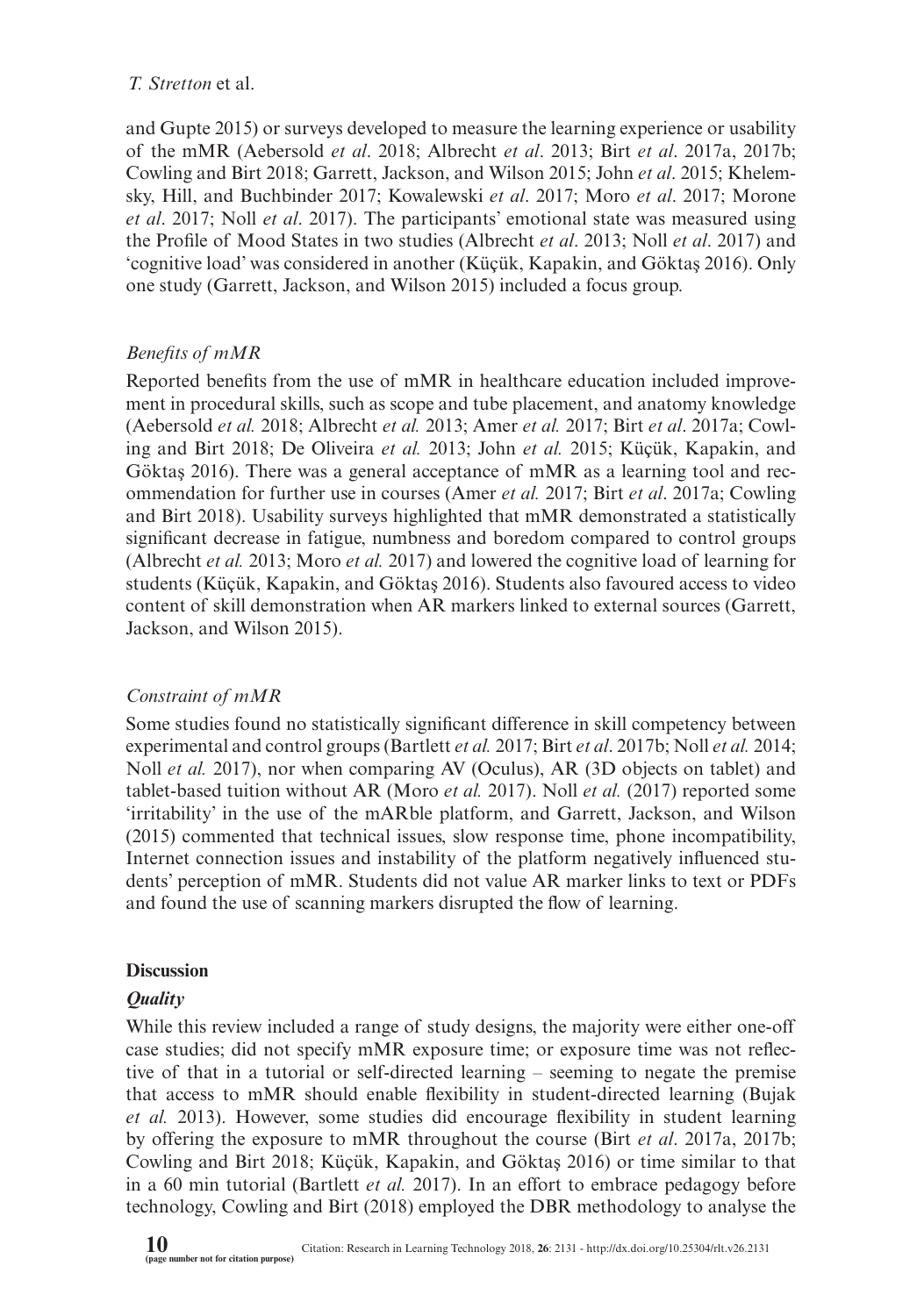problem, develop a solution in an initial phase, then test and refine in a second phase (McKenney and Reeves 2012). Solutions to practical and complex educational problems are iteratively developed and impact on real-world problems in a framework for experimental yet rigorous inquiry (Cook and Santos 2016; McKenney and Reeves 2012). Design-based research may better enable the simultaneous pursuit of pedagogy and practical innovation in the emerging field of mMR.

Two studies (Noll *et al.* 2014, 2017) included a follow-up period at 14 and 20 days, respectively. However, longitudinal studies across a semester would better determine the impact of mMR in retention of knowledge. Furthermore, as included studies were techno-centric with only one study involving a focus group (Garrett, Jackson, and Wilson 2015), future studies would benefit with interview-based data to understand the social process of learning.

#### *Participants*

The use of mMR in TEL was restricted to four health disciplines. However, the interventions included could be translated to use with physiotherapy, optometry, midwifery, oral health or occupational therapy students. Garrett, Jackson and Wilson (2015) integrated AR markers into a nursing clinical scenario requiring some decision-making regarding a patient in respiratory failure. A recent systematic review by Carvalho *et al.* (2017) highlighted that problem-based learning was the most used strategy in undergraduate nursing programmes to facilitate clinical reasoning – a crucial process in enabling autonomous healthcare practice. The use of mMR to develop similar scenarios could be utilised when designing for authentic learning and furthering high-order analysis.

#### *Intervention*

The TouchSurgery application was the most investigated form of mMR in this review with studies aimed at establishing validity with surgical modules. The Aurasma, Layar and mARble platforms were also utilised. These established platforms make development, delivery and marketing cost-effective compared to employing external developers to quantify mMR usability. Augmented reality procedural skills may also be less timeconsuming to develop compared to the development of AV environments with multiple options in a complex case scenario. Some studies adopted a bring-your-own-device (BYOD) approach, especially those using the TouchSurgery application. While tethered AV devices are commercially available, they are not considered mobile and affordable for the general higher education population at the time of this review. One included study compared AR-based anatomy on a tablet to AV-based anatomy using an Oculus Rift (Moro *et al.* 2017). This study found no difference in mean anatomy knowledge score, learner immersion and engagement. However, the AV participants exhibited more symptoms (e.g. headaches, dizziness, nausea, blurred vision) than the less immersive AR group.

The included studies did not engage with higher order critical analysis or take advantage of interactions that link social media with mMR (Crompton 2013). This may be a result of current software limitations and accessibility in the included mobile devices. Recently, AV using tethered HDUs has been used to investigate behaviours of general practitioners and trainees when confronted with a patient demanding antibiotics prescription (Nifakos and Zary 2014; Pan *et al.* 2016). The scenario demonstrated that the virtual environment was immersive enough to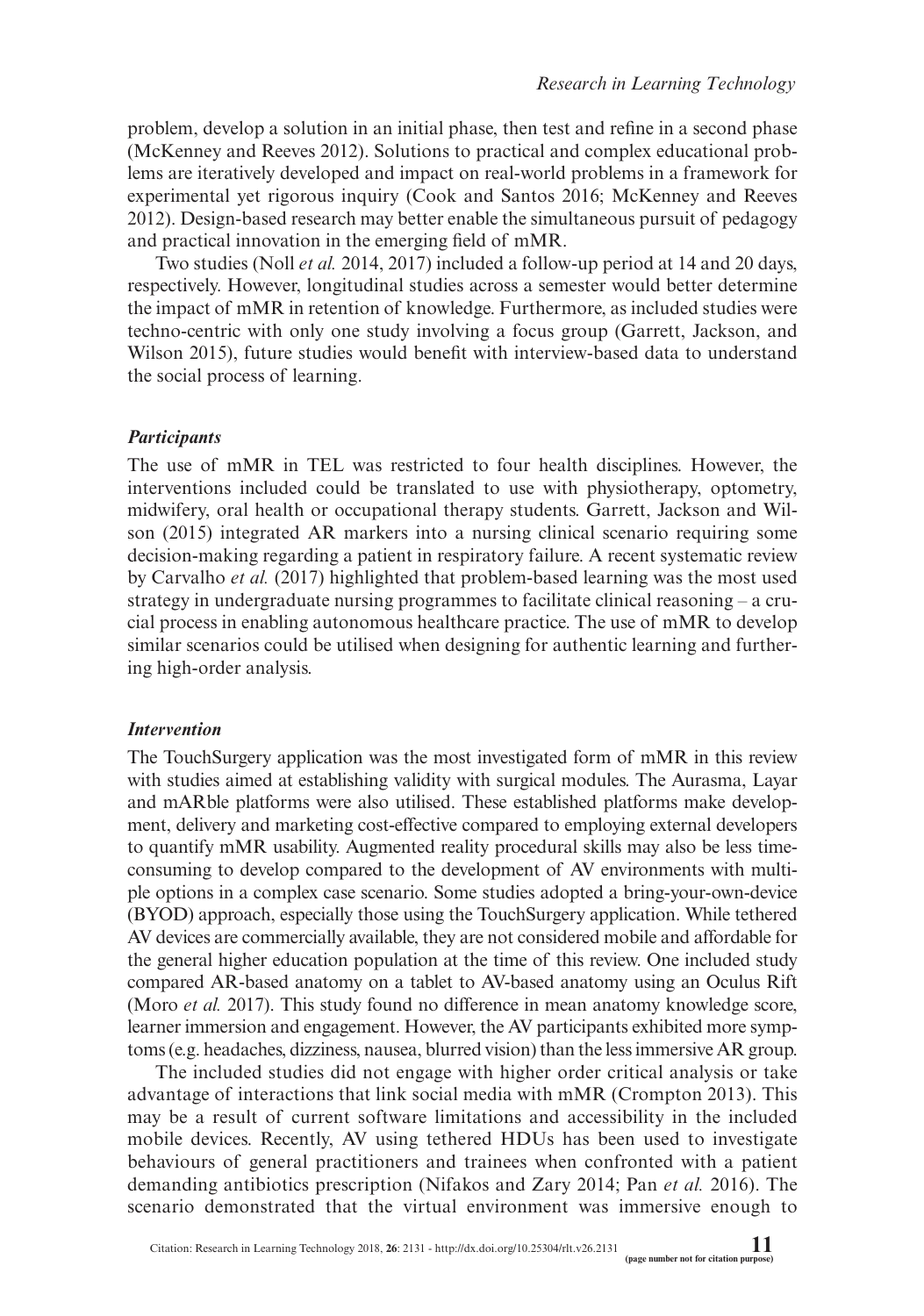present a real-life scenario and that experienced GPs are more likely to use clinical reasoning and rationalise withstanding the pressure to prescribe antibiotics unnecessarily. mMR problem-based TEL could be utilised in similar behavioural scenarios.

There was an absence of using mMR in interprofessional collaboration, which may prompt future integrated practice, understanding of discipline-specific roles, development of common language and potentially overcoming barriers of distance between course venues (Cochrane *et al.* 2017). Future studies may also include interprofessional students interacting with each within the mMR scenario, as well as less linear procedural learning in an effort to enhance clinical reasoning and engagement – which was only investigated by Moro *et al.* (2017) in the included studies.

## *Limitations of the review*

The limitations of any systematic review are the scope of the search terms and the databases searched. The search was also restricted to papers published in the English language, resulting in studies from Australia, Canada, England, Germany, Turkey and the United States only. The age of the participants in the included studies was limited to a younger  $\leq 25$  years) university population when indicated. Future inclusion of other disciplines (e.g. midwifery and occupational therapy) may reflect an age differential and perception of use of mMR in HHE.

## **Conclusions**

The majority of studies in this review demonstrated a positive impact to the development of skill competency and knowledge by utilising mMR in HHE. While the

|                         | Description (study number)                                      |
|-------------------------|-----------------------------------------------------------------|
| Healthcare disciplines  | Medical $(12)$                                                  |
| investigated            | Nursing $(2)$                                                   |
|                         | Paramedicine (3)                                                |
|                         | Dentistry $(1)$                                                 |
| Devices utilised        | Mobile phones $(10)$                                            |
|                         | Tablets (8)                                                     |
|                         | Non-tethered head-display unites (Google Cardboard, ColorCross, |
|                         | Oculus) $(4)$                                                   |
| Software identified     | mARble@(3)                                                      |
|                         | Layar $(1)$                                                     |
|                         | Aurasma (1)                                                     |
|                         | TouchSurgery® (6)                                               |
|                         | Custom developed (7)                                            |
| <b>Outcome Measures</b> | Custom Likert Scale skills-based competency checklists (17)     |
|                         | Custom learning experience or usability surveys (12)            |
|                         | Profile of Mood States (2)                                      |
| Time of use             | Majority single-use exposure (13)                               |
|                         | Encouraged flexibility in engagement (5)                        |

Table 2. Key characteristics of included studies.

Limited by inclusion criteria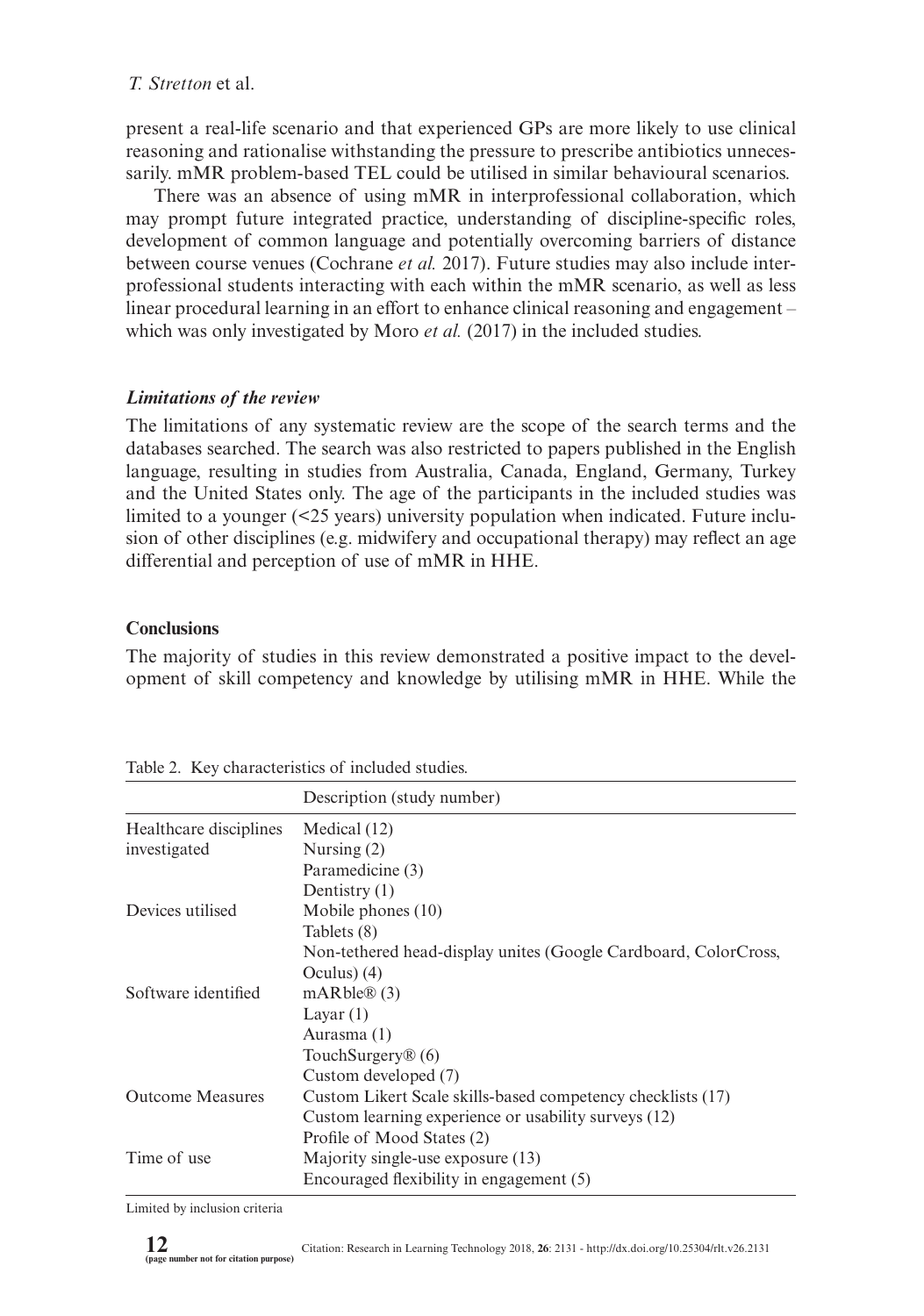included studies focused on four health disciplines, there is opportunity to extend mMR using available BYOD devices, developed software and skills-based measures to other areas of health education (see Table 2).

However, there is a demonstrable lack of longitudinal studies and a general lack of engagement with learning theory in the design of the studies, interventions and evaluation methods. Future studies in mMR would benefit from utilising DBR, which enables inquiry into the transformative possibilities in this emerging field of mMR in HHE. The identified key drivers for the studies are clinical skill competency and flexible delivery for students or in response to limited clinical simulation facilities. There is also little engagement with higher-order critical analysis or capacity building for non-specific scenarios. This stems from a gap in embedding the studies in learning theory and higher-order critical thinking, which presents a challenge to future studies in HHE.

#### **References**

- Aebersold, M., *et al*., (2018) 'Interactive anatomy-augmented virtual simulation training', *Clinical Simulation in Nursing*, vol. 15, pp. 34–41. doi: 10.1016/j.ecns.2017.09.008.
- Albrecht, U.-V., *et al*., (2013) 'Effects of mobile augmented reality learning compared to textbook learning on medical students: randomized controlled pilot study', *Journal of Medical Internet Research*, vol. 15, no. 8, pp. 195–207.
- Amer, K. M., *et al*., (2017) 'A mobile-based surgical simulation application: a comparative analysis of efficacy using a carpal tunnel release module', *Journal of Hand Surgery*, vol. 42, no. 5, pp. 389.e1–389.e9. doi: 10.1016/j.jhsa.2017.02.008.
- American Association of College of Nursing. (2017) *Fact sheets. Nursing faculty shortage*, [online] Available at: [http://www.aacnnursing.org/News-Information/Fact-Sheets/](http://www.aacnnursing.org/News-Information/Fact-Sheets/Nursing-Faculty-Shortage) [Nursing-Faculty-Shortage](http://www.aacnnursing.org/News-Information/Fact-Sheets/Nursing-Faculty-Shortage)
- Bartlett, R. D., *et al*., (2017) 'A pilot study to assess the utility of a freely downloadable mobile application simulator for undergraduate clinical skills training: a single-blinded, randomised controlled trial', *BMC Medical Education*, vol. 17, no. 1, 247. doi: 10.1186/ s12909-017-1085-y.
- Birt, J. & Cowling, M. (2017) 'Toward future 'mixed reality' learning spaces for steam education', *International Journal of Innovation in Science and Mathematics Education*, vol. 25, no. 4, pp. 1–16.
- Birt, J., Moore, E. & Cowling, M. (2017a) 'Improving paramedic distance education through mobile mixed reality simulation', *Australasian Journal of Educational Technology*, vol. 33, no. 6, pp. 69–83. doi: 10.14742/ajet.3596.
- Birt, J., Moore, E. & Cowling, M. A. (2017b) 'Piloting mobile mixed reality simulation in paramedic distance education', in eds N. Rodrigues, *et al*., *2017 IEEE 5th International Conference on Serious Games and Applications for Health (SeGAH)*. Perth, Australia, Institute of Electrical and Electronics Engineers Inc. doi: 10.1109/SeGAH.2017.7939270.
- Bujak, K. R., *et al*., (2013) 'A psychological perspective on augmented reality in the mathematics classroom', *Computers and Education*, vol. 68, pp. 536–544. doi: 10.1016/j. compedu.2013.02.017.
- Carvalho, D. P. S. R. P., *et al*., (2017) 'Strategies used for the promotion of critical thinking in nursing undergraduate education: a systematic review', *Nurse Education Today*, vol. 57, pp. 103–107. doi: 10.1016/j.nedt.2017.07.010.
- Cochrane, T., *et al*., (2017) 'Developing virtual collaborative health team educational environments', in *Me, Us, IT! Proceedings ASCILITE2017: 34th International Conference on Innovation, Practice and Research in the Use of Educational Technologies in Tertiary Education*, eds H. Partridge, K. Davis & J. Thomas, Toowoomba, Australia, pp. 37–41.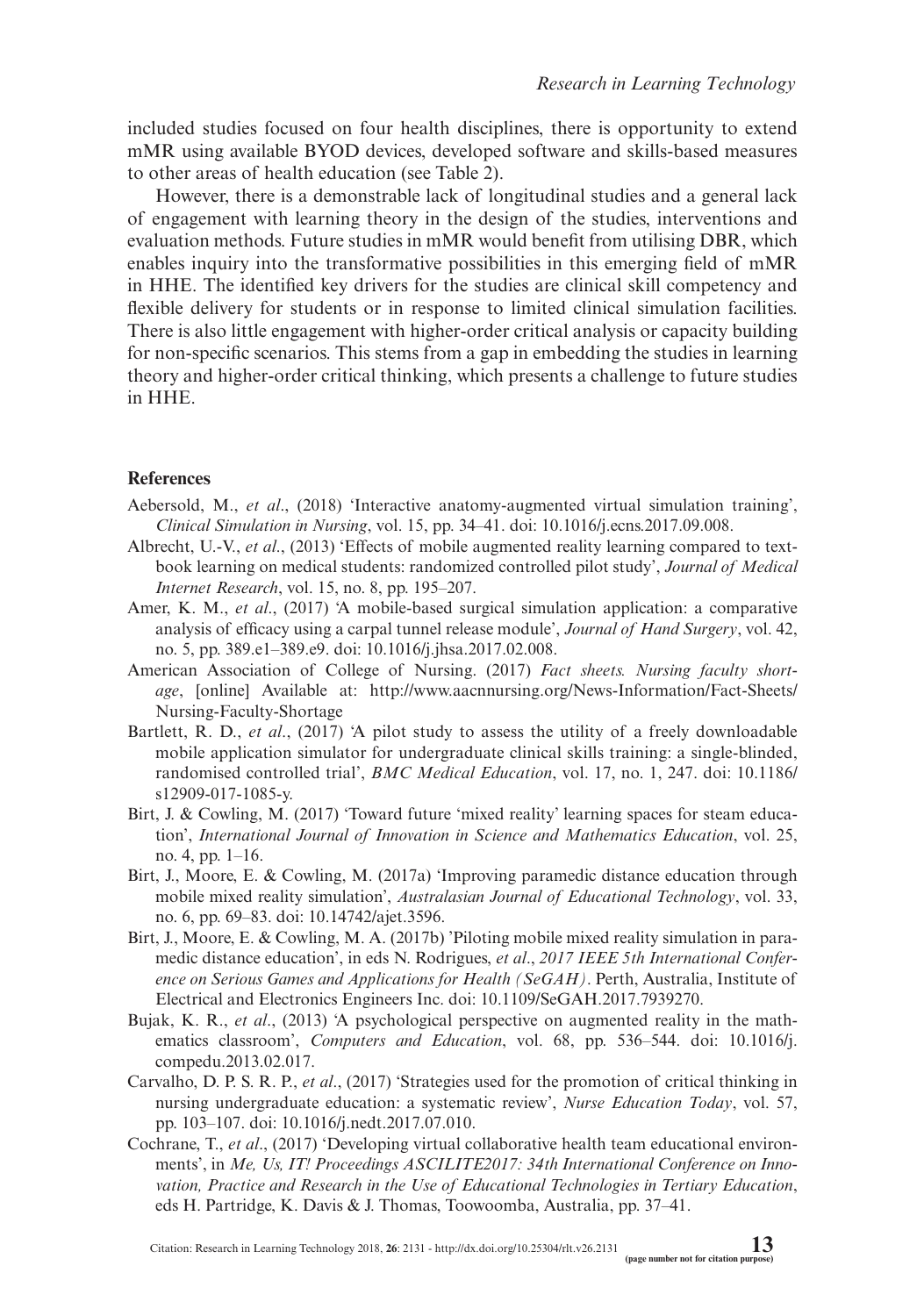- Cook, J. & Santos, P. (2016) 'Three phases of mobile learning state of the art and case of mobile help seeking tool for the health care sector', in *Mobile learning design*, eds D. Churchill, *et al*., Springer International, Singapore, pp. 315–333. doi: 10.1007/978-981-10-0027-0\_19.
- Cowling, M. & Birt, J. (2018) Pedagogy before technology: A design-based research approach to enhancing skills development in paramedic science using mixed reality. *Information (Switzerland)*, 9(2), p. 29. doi: 10.3390/info9020029.
- Crompton, H. (2013) 'A historical overview of mobile learning: toward learner-centered education', in *Handbook of mobile learning*, eds Z. L. Berge & L. Y. Muilenburg, Routledge, New York, pp. 80–107.
- De Oliveira, G. S., *et al*., (2013) 'Virtual airway simulation to improve dexterity among novices performing fibreoptic intubation', *Anaesthesia*, vol. 68, no. 10, pp. 1053–1058. doi: 10.1111/ anae.12379.
- Garrett, B. M., Jackson, C. & Wilson, B. (2015) 'Augmented reality m-learning to enhance nursing skills acquisition in the clinical skills laboratory', *Interactive Technology and Smart Education*, vol. 12, no. 4, pp. 298–314. doi: 10.1108/ITSE-05-2015-0013.
- Hamstra, S. J., *et al*., (2014) 'Reconsidering fidelity in simulation-based training', *Academic Medicine*, vol. 89, no. 3, pp. 387–392. doi: 10.1097/ACM.0000000000000130.
- Hong, Q. N., *et al*., (2018) 'Mixed methods appraisal tool (MMAT), version 2018', in ed I. C. Canadian Intellectual Property Office, Canada.
- Houghton, C. E., *et al*., (2014) 'Students' experiences of implementing clinical skills in the real world of practice', *Journal of Clinical Nursing*, vol. 22, no. 13/14, pp. 1961–1969. doi: 10.1111/jocn.12014.
- International Telecommunication Union. (2015) *The world in 2015: ICT facts and figures.* [online]. Available at: [https://www.itu.int/en/ITU-D/Statistics/Documents/facts/ICTFacts-](https://www.itu.int/en/ITU-D/Statistics/Documents/facts/ICTFactsFigures2015.pdf)[Figures2015.pdf.](https://www.itu.int/en/ITU-D/Statistics/Documents/facts/ICTFactsFigures2015.pdf) [Accessed 3 Aug. 2018).
- John, N. W., *et al*., (2015) 'A tablet-based virtual environment for neurosurgery training', *Presence: Teleoperators and Virtual Environments*, vol. 24, no. 2, pp. 155–162. doi: 10.1162/ PRES\_a\_00224.
- Khelemsky, R., Hill, B. & Buchbinder, D. (2017) 'Validation of a novel cognitive simulator for orbital floor reconstruction', *Journal of Oral and Maxillofacial Surgery*, vol. 75, no. 4, pp. 775–785. doi: 10.1016/j.joms.2016.11.027.
- Kowalewski, K. F., *et al*., (2017) 'Validation of the mobile serious game application touch surgery<sup>™</sup> for cognitive training and assessment of laparoscopic cholecystectomy', *Surgical Endoscopy and Other Interventional Techniques*, vol. 31, no. 10, pp. 4058–4066. doi: 10.1016/j.joms.2016.11.027
- Küçük, S., Kapakin, S. & Göktaş, Y. (2016) 'Learning anatomy via mobile augmented reality: effects on achievement and cognitive load', *Anatomical sciences education*, vol. 9, no. 5, pp. 411–421. doi: 10.1002/ase.1603.
- Magana, A. J. (2014) Learning strategies and multimedia techniques for scaffolding size and scale cognition. *Computers and Education*, vol. 72, pp. 367–377. doi: 10.1016/j. compedu.2013.11.012.
- Mayer, R. E. (2014) *The Cambridge handbook of multimedia learning*, 2nd edn, Cambridge University Press, New York.
- Mckenney, S. & Reeves, T. (2012) *Conducting educational design research*, Routledge, New York.
- Middleton, A. J. & Mather, R. (2008) 'Machinima interventions: innovative approaches to immersive virtual world curriculum integration', *Research in Learning Technology*, vol. 16, no. 3, pp. 207–220. doi: 10.1080/09687760802526723
- Milgram, P. & Kishino, F. (1994) 'A taxonomy of mixed reality visual displays', *Institute of Electronics, Information and Communication Engineers Transactions on Information Systems*, vol. 77, no. 12, pp. 1321–1329.
- Moher, D., *et al*., (2009) 'Preferred reporting items for systematic reviews and meta-analyses: the prisma statement', *Annals of Internal Medicine*, vol. 151, no. 4, pp. 264–269. doi: 10.7326/0003-4819-151-4-200908180-00135.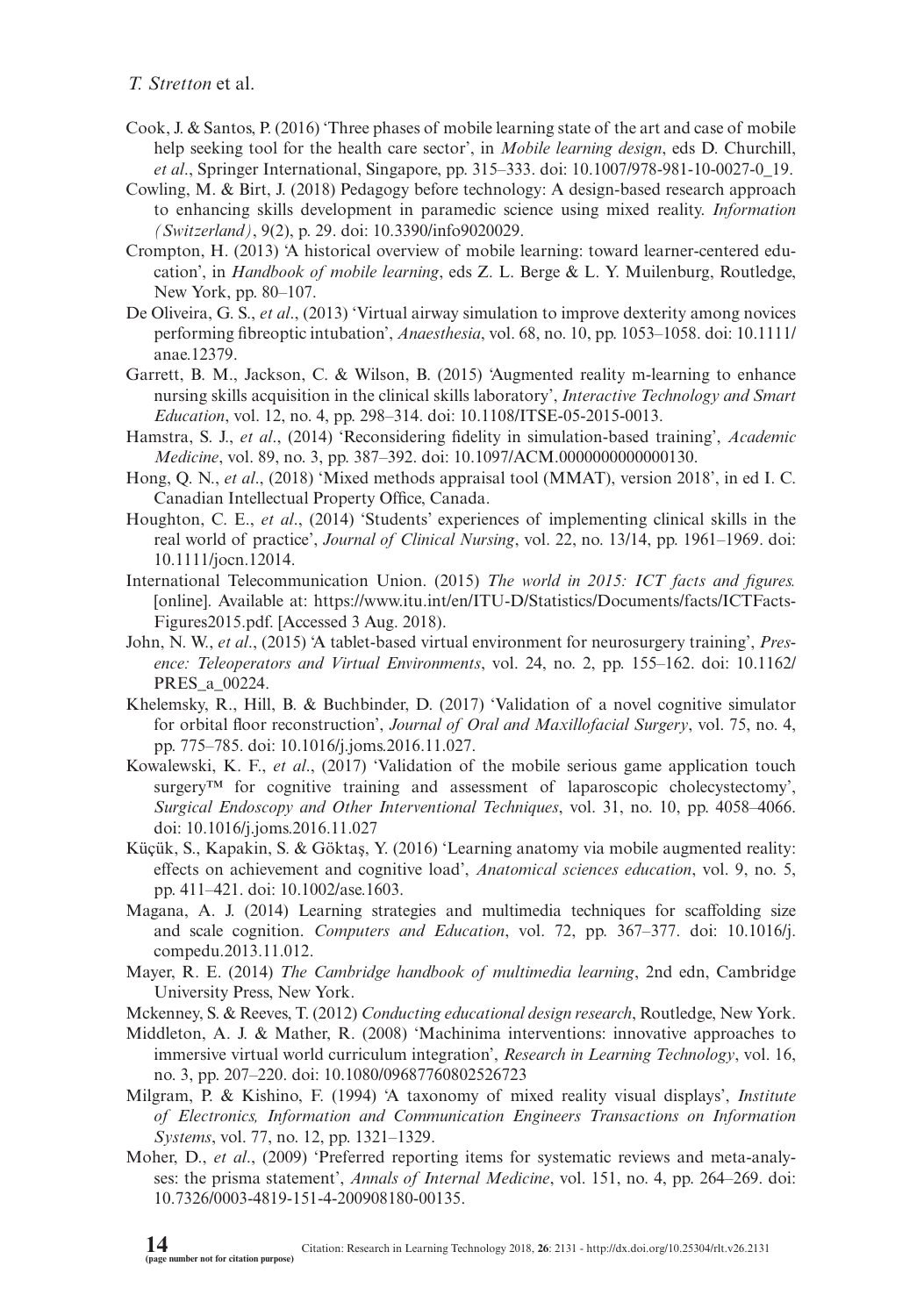- Moro, C., Stromberga, Z., Raikos, A. & Stirling, A. (2016) Combining virtual (oculus rift & gear VR) and augmented reality with interactive applications to enhance tertiary medical and biomedical curricula. *SIGGRAPH ASIA 2016 Symposium on Education*: Talks. Macao, Association for Computing Machinery, Inc. doi: 10.1145/2993363.2993364.
- Moro, C., *et al*., (2017) 'The effectiveness of virtual and augmented reality in health sciences and medical anatomy', *Anatomical Sciences Education*, vol. 10, no. 6, pp. 549–559. doi: 10.1002/ase.1696.
- Morone, P. J., *et al*., (2017) 'Development and validation of a mobile device-based external ventricular drain simulator', *Operative Neurosurgery*, vol. 13, no. 5, pp. 603–608. doi: 10.1093/ ons/opx022.
- Nifakos, S. & Zary, N. (2014) Virtual patients in a real clinical context using augmented reality: Impact on antibiotics prescription behaviors. *Studies in Health Technology & Informatics*, 205, pp. 707–711. doi: 10.3233/978-1-61499-432-9-707.
- Noll, C., *et al*., (2014) 'Mobile augmented reality in dermatology', *Biomedizinische Technik*, vol. 59, pp. S1245–S1248. doi: 10.1515/bmt-2014-5015.
- Noll, C., *et al*., (2017) 'Mobile augmented reality as a feature for self-oriented, blended learning in medicine: randomized controlled trial', *JMIR MHealth and UHealth*, vol. 5, no. 9, p. e139. doi: 10.2196/mhealth.7943.
- OECD. (2015) 'Students, computers and learning: making the connection', *Organisation for Economic Co-operation and Development (OECD) Programme for International Student Assessments*, Paris. [online] Available at: https://www.oecd-ilibrary.org/education/studentscomputers-and-learning\_9789264239555-en [Accessed 3 Aug. 2018].
- Olsson, T., *et al*., (2013) 'Expected user experience of mobile augmented reality services: a user study in the context of shopping centres', *Personal and Ubiquitous Computing*, vol. 17, no. 2, pp. 287–304. doi: 10.1007/s00779-011-0494-x.
- Pan, X., et al., (2016) The responses of medical general practitioners to unreasonable patient demand for antibiotics - a study of medical ethics using immersive virtual reality. *PLoS ONE*, 11(2), p. e0146837. doi: 10.1371/journal.pone.0146837.
- Pulman, A. (2007) Can a handheld gaming device be used as an effective assistive technology tool?, British Journal of Educational Technology, 38(3), 532–534. doi: 10.1111/j.1467-8535. 2007.00719.x.
- Sauve, L., *et al*., (2018) 'Ineffective learning strategies: a significant barrier to post-secondary perseverance', *Journal of Further and Higher Education*, vol. 42, no. 2, pp. 205–222. doi: 10.1080/13504851.2017.1343443.
- Savin-Baden, M. (2008) 'From cognitive capability to social reform? Shifting perceptions of learning in immersive virtual worlds', *Research in Learning Technology*, vol. 16, no. 3, pp. 151–161. doi: 10.1080/09687760802526731.
- Sharples, M. (2002) 'Disruptive devices: mobile technology for conversational learning', *International Journal of Continuing Engineering Education and Life-Long Learning*, vol. 12, no. 5–6, pp. 504–520.
- Sugand, K., Mawkin, M. & Gupte, C. (2015) 'Validating touch surgery™: a cognitive task simulation and rehearsal app for intramedullary femoral nailing', *Injury*, vol. 46, no. 11, pp. 2212–2216. doi: 10.1016/j.injury.2015.05.013.
- Volonté, F., *et al*., (2011) 'A lung segmentectomy performed with 3d reconstruction images available on the operating table with an ipad', *Interactive Cardiovascular and Thoracic Surgery*, vol. 12, no. 6, pp. 1066–1068. doi: 10.1510/icvts.2010.261073.
- Zendejas, B., *et al*., (2013) 'Cost: the missing outcome in simulation-based medical education research: a systematic review', *Surgery (United States*), vol. 153, no. 2, pp. 160–176. doi: 10.1016/j.surg.2012.06.025.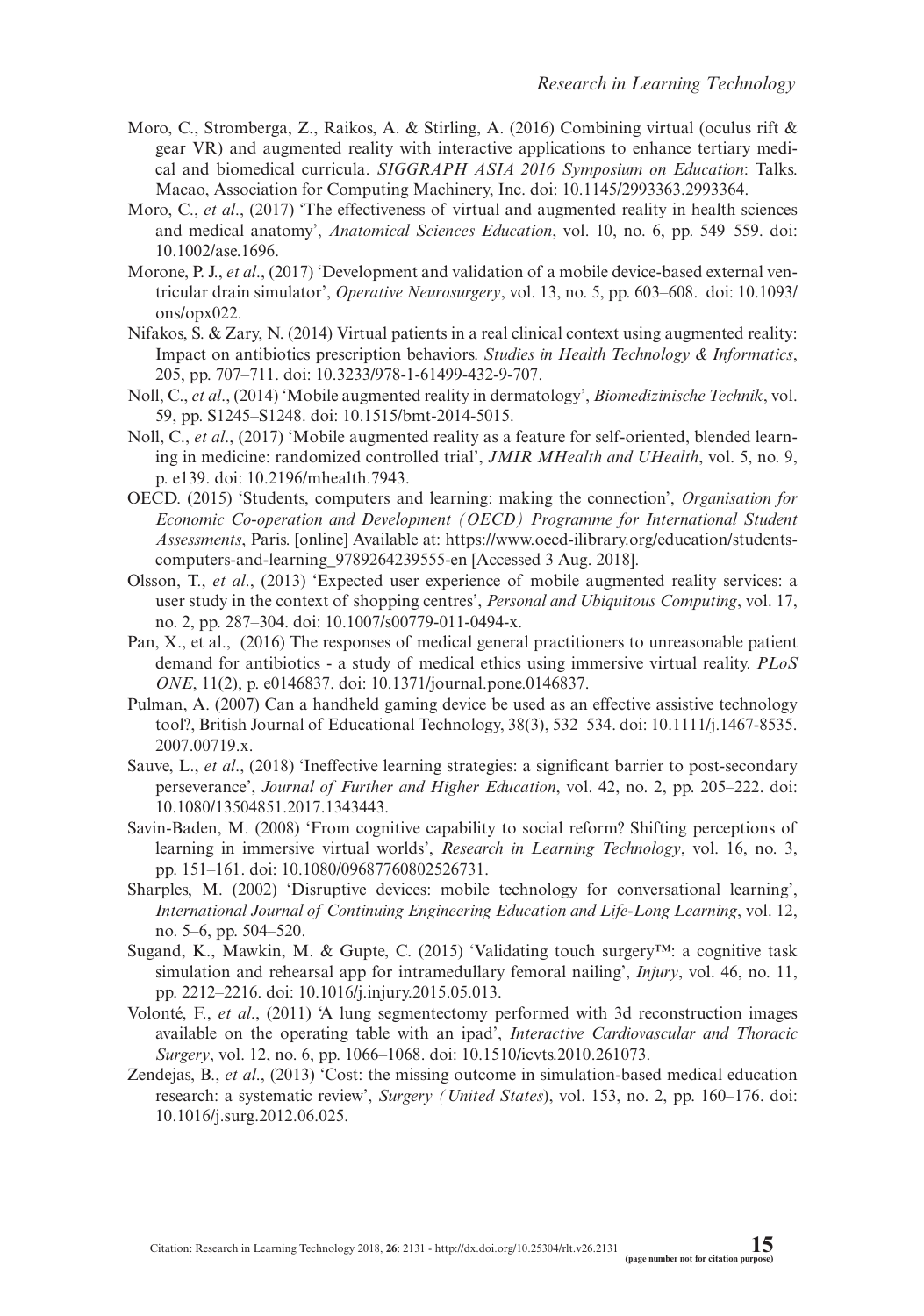Appendix 1. Search strategy.

- **#1** tertiar\* OR universit\* OR 'higher education' OR educat\* OR learn\* OR teach\* OR train\* OR lectur\* OR pedagog\* OR andragog\* OR instruct\* OR edutainment
- **#2** health\* OR medic\* OR surg\* OR physiotherap\* OR 'physical therap\*' OR 'occupational therap\*' OR podiatr\* OR nurs\* OR 'oral health' OR midwif\* OR paramed\*
- **#3** 'virtual world\*' OR 'virtual space\*' OR 'virtual environment\*' OR 'virtual realit\*' OR 'virtual communit\*' OR 'virtual inhabited world' OR 'augmented realit\*' OR 'mixed realit\*' OR immers\* OR 3D OR '3 D' OR '3-D' OR 'three-dimensional' OR 'three dimensional' OR 'three D' OR 'three-D' OR 'inhabited space' OR 'second life' OR 'avatar' OR 'virtual immersive world' OR 'Multi user virtual environment' OR 'MUVE' OR 'active world\*'
- **#4** mLearning OR 'm-learning' OR 'm Learning' OR Mobile OR portable OR 'smart phone' OR 'smart device' OR tablet OR iPad OR 'handheld' OR 'hand-held' OR 'hand held' OR 'wireless learning' OR 'digital learning'
- **#5** #1 AND #2 AND #3 AND #4
- **#6** #5 Limited to Original Study (Article) AND English AND Human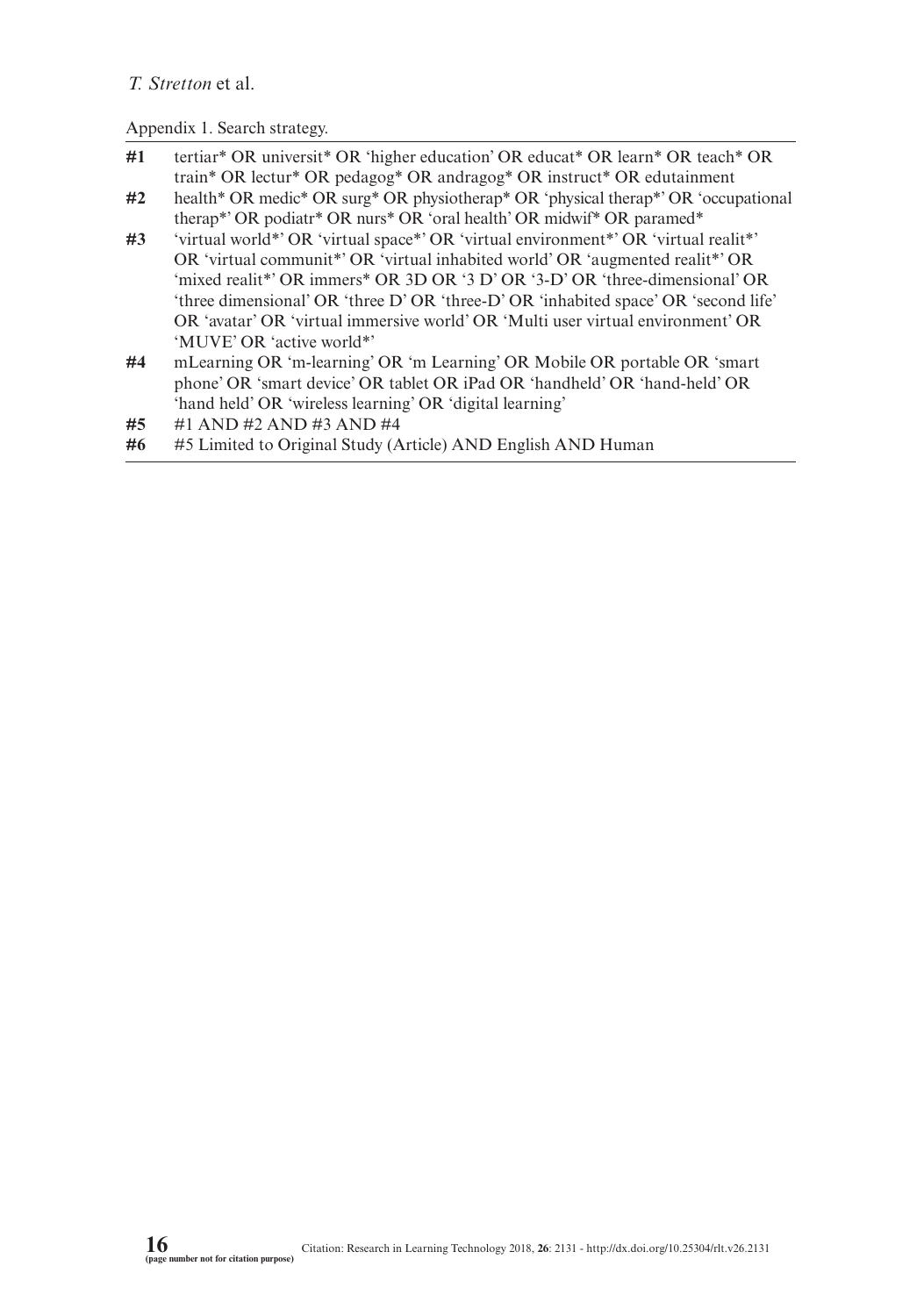| Journal                                                               | New reference from publisher<br>(or journal search in database) |
|-----------------------------------------------------------------------|-----------------------------------------------------------------|
| <b>BJET</b> ( <i>British Journal of Educational Technology</i> )      | Pulman $(2007)$                                                 |
| ALT-J (Research in Learning Technology)                               | Middleton and Mather<br>(2008); Savin-Baden (2008)              |
| AJET (Australasian Journal of Educational Technology)                 | Nil                                                             |
| <b>IJMBL</b> (International Journal of Mobile and Blended Learning)   | Nil                                                             |
| <b>Nurse Education in Practice</b>                                    | Nil                                                             |
| Computers and Education                                               | Nil                                                             |
| Internet and Higher Education                                         | Nil                                                             |
| <b>Educational Technology and Society</b>                             | Nil                                                             |
| Journal of Computer Assisted Learning                                 | Nil                                                             |
| The International Review of Research in Open and Distance<br>Learning | Nil                                                             |
| Educational Technology Research and Development                       | Nil                                                             |
| <b>IEEE Transactions on Learning Technologies</b>                     | Nil                                                             |
| International Journal of Computer-Supported Collaborative<br>Learning | Nil                                                             |
| Language Learning and Technology                                      | Nil                                                             |

Appendix 2. Journals included in search.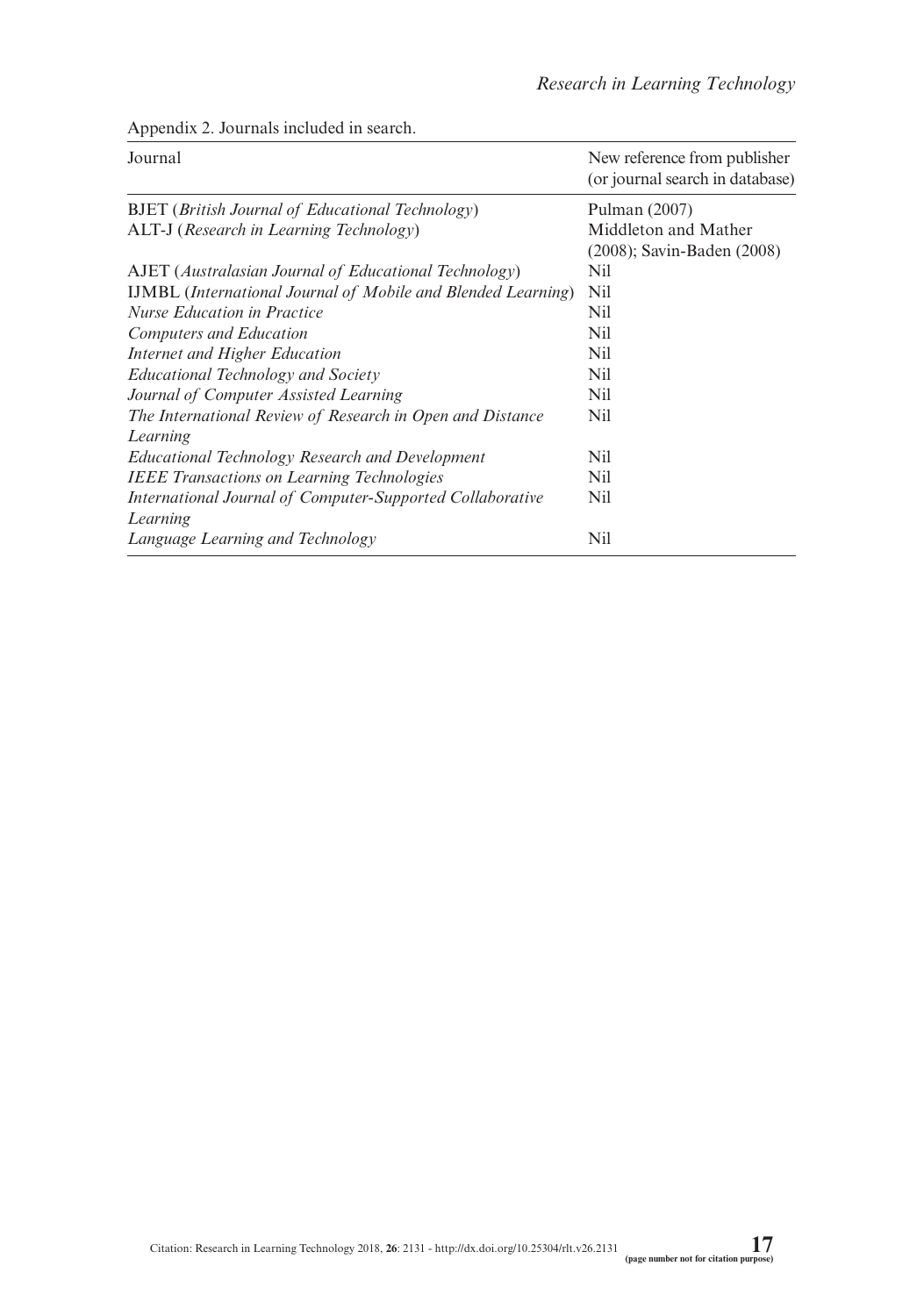| Author                  | Reason for exclusion                                                |
|-------------------------|---------------------------------------------------------------------|
| Nifakos and Zary 2014   | Not HHE                                                             |
| Pan <i>et al.</i> 2016  | <i>Not</i> HHE; only using tethered head display units              |
| Volonté et al. 2011     | <i>Not</i> HHE; clinical assistance                                 |
| Moro <i>et al.</i> 2016 | Unable to obtain full text article (conference podium presentation) |
| Birt and Cowling 2017   | <i>Duplicate</i> of study                                           |

Appendix 3. Studies excluded after full text review.

HHE, healthcare higher education.